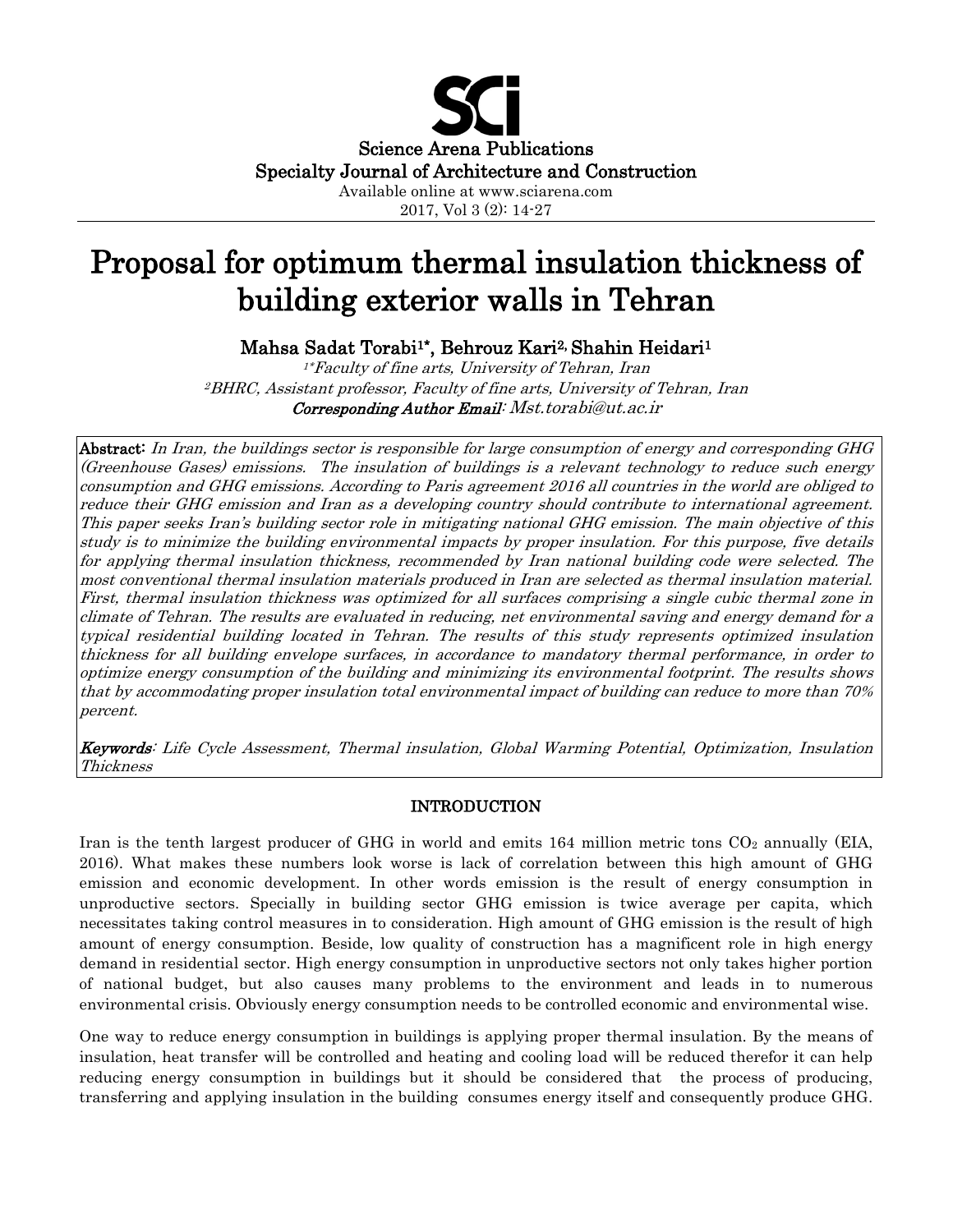In other words optimum building insulation is applied in a way that minimize energy consumption in operational phase while it has the least embodied energy in production (primary) phase. Determining aforementioned insulation thickness is the main purpose of this study.

Numerous attempts have been made so far to determine the optimum thermal insulation thickness for different materials and in different climates. Researchers have approached this issue from different perspectives, though some of them have the same methods that can help future works. Hassan Afif presented the correlation between thermal conductivity and total cost of installing thermal insulation of a building in Palestine (Hassan, 1999). Similarly Riazi and Jamshidi calculated optimum thermal insulation thickness for all existing climates in Iran by minimizing total operational cost of building. They observed the effect of climate by simplifying degree days. They also calculated payback period using economic model (Riazi & Eslami, 1990). Comakli and Yuksel investigated the optimum insulation thickness of EPS for the coldest climate of Turkey with evaluations based on simplified DDs calculations. They showed that a significant energy saving can be achieved when the optimum insulation thickness is applied (Comakli et al., 2003). Ucar and Balo determined the optimum insulation thickness of external walls for four cities with different DD values (Ucar, et al., 2009). Yu et al. have optimized the insulation thicknesses of expanded polystyrene, extruded polystyrene, foamed polyurethane, perlite and foamed polyvinyl chloride, considering HDD and CDD, for the wall of a typical residential building in China (Yu et al., 2009).

Apart from the above-mentioned works, some authors examined the environmental impacts of optimum insulation thickness. Comakli and Yuksel presented an analysis for the coldest regions of Turkey. They found that  $CO<sub>2</sub>$  emissions could be decreased about 27% by applying optimum insulation thickness in buildings (Comakli et al., 2004). Yildiz et al. underlined that the optimum insulation thickness is of vital importance, especially in colder climates. They carried out a study for Ankara, Turkey and found that  $CO<sub>2</sub>$  emissions could be reduced by about 35% via 6 cm insulation which corresponds to the optimum value for glass wool (Yildiz, et al., 2008). Dombayci determined the optimal insulation thickness for cities in Turkey. He concluded that energy consumption and the GHG  $(CO_2$  and  $SO_2)$  emissions decrease 46.6 and 41.5%, respectively through optimum insulation thickness (Dombayci, 2007).

As previously reported by Comakli and Yuksel neither excessive nor deficient thermal insulation is desired due to economic reasons. Excessive insulation yields to lower life cycle energy cost but requires higher initial investment cost. On the other hand, deficient insulation has lower initial investment cost but higher life cycle energy cost. From this point of view, it is understood that the optimum insulation thickness is required to be considered for the most cost-effective application (Comakli et al., 2003)

Ozel et al. determined, environmental and economic optimum insulation thicknesses for Rockwool and glass wool. In their study, the fuel consumption and CO2 emissions and also, the environmental impact of the system and the total cost are investigated. The reported optimum insulation thickness for glass wool and rock wool are 0.15 and 0.064 m, respectively (Ozel et al., 2015).

Normally building codes define the energy consumption threshold in different climates of country. The gap in previous studies is inattention to building codes in optimizing thermal performance of building and its environmental impact. This study aims to fill this gap.

Another neglected point in previous studies is economical functional unit. In this paper, in order to gain general and practical results, an independent economical functional unit was selected for optimizing thermal and environmental behavior of building. Net energy consumption is convertible to secondary economical parameters like total cost any time and can be used for analyzing data economical wise. In this study we aim to optimize environmental impact and energy consumption in residential building with respect to Iran's national building code. Applying this results leads into environmental and financial savings.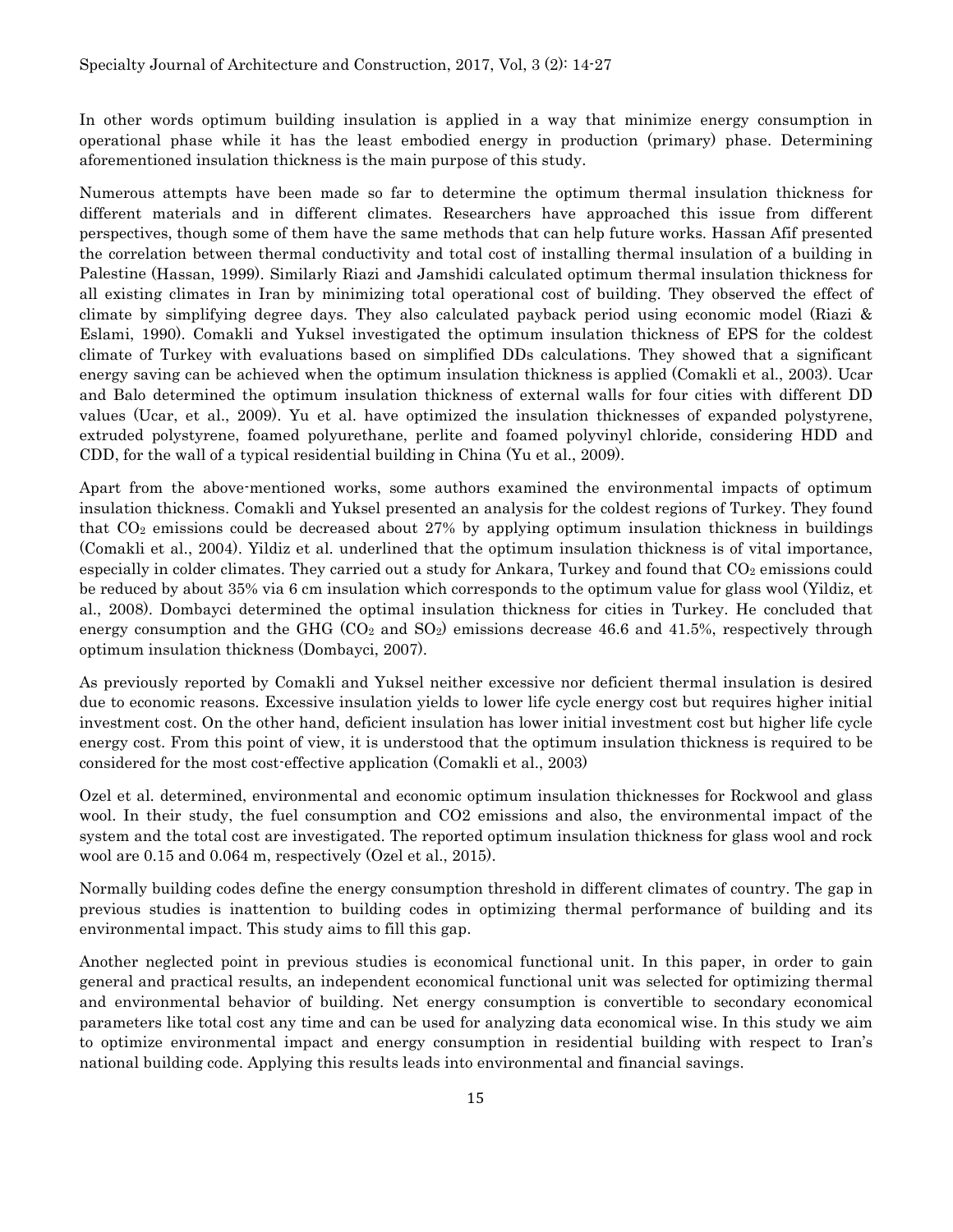| Calculation  |                                                             |  |  |  |  |  |  |
|--------------|-------------------------------------------------------------|--|--|--|--|--|--|
| Nomenclature |                                                             |  |  |  |  |  |  |
| <b>GHG</b>   | Greenhouse Gas                                              |  |  |  |  |  |  |
| <b>EPS</b>   | <b>Expanded Poly Styrene</b>                                |  |  |  |  |  |  |
| <b>GWP</b>   | Global Warming Potential (Kg <sub>co2-eq</sub> )            |  |  |  |  |  |  |
| $GWP_p$      | Primary Global Warming Potential (Kg <sub>co2-eq</sub> )    |  |  |  |  |  |  |
| $GWP_{OP}$   | Operational Global Warming Potential $(Kg_{co2 \text{eq}})$ |  |  |  |  |  |  |
| $GWP_T$      | Total Global Warming Potential $(Kg_{co2-eq})$              |  |  |  |  |  |  |
| $GWP_{fuel}$ | Global Warming Potential of fuel $(Kg_{co2 \text{-} eq})$   |  |  |  |  |  |  |
| ${\bf H}_u$  | Low heat value of the fuel, $(J/kg, J/m3)$                  |  |  |  |  |  |  |
| n            | Efficiency of the combustion system $(\%)$                  |  |  |  |  |  |  |
| Е            | Annual energy need for heating (J/ year)                    |  |  |  |  |  |  |
| N            | Building life span, (year)                                  |  |  |  |  |  |  |
| $\sigma$     | Density $(Kg/m^3)$                                          |  |  |  |  |  |  |
| Α            | Area $(m^2)$                                                |  |  |  |  |  |  |
| d            | Thickness (m)                                               |  |  |  |  |  |  |
| $d_i$        | Optimum thickness insulation (m)                            |  |  |  |  |  |  |
| Ĥ            | Maximum required coefficient of building heat loss (W/K)    |  |  |  |  |  |  |
| H            | Coefficient of building heat loss (W/K)                     |  |  |  |  |  |  |

In this paper, in order to evaluate environmental impact of applying thermal insulation in buildings, five recommended construction details were selected and modeled. As shown in [Fig 1](#page-3-0) to [Fig 5](#page-4-0), studied details includes inverted roof, roof with internal thermal insulation, Etics for walls, floor with internal insulation and floor with false ceiling. For thermal insulation material, mineral wool and Expanded Polystyrene (EPS) were selected which are the most common thermal insulation used in recent construction projects in Iran. Aforementioned details comprise 4 insulating scenarios that were assigned to studied model. Table 1 describes investigated scenarios. In order to calculate optimum thermal insulation thickness in general condition, insulating scenarios were assigned to a simple thermal zone. The studied zone is a cubic zone with 16 m2 square plan, 3 m height and Window-to-Floor Ratios (WFR) of 15% in four directions. Climatic conditions of this model was simulated based on data of Mehrabad weather station.

| scen           | Roof       | Wall  | Floor         |
|----------------|------------|-------|---------------|
| ario           |            |       |               |
| 1              | Inverted   | Etics | Floor with    |
|                | roof       |       | internal      |
|                |            |       | insulation    |
| $\overline{2}$ | Inverted   | Etics | Floor with    |
|                | roof       |       | False ceiling |
| 3              | Roof with  | Etics | Floor with    |
|                | internal   |       | False ceiling |
|                | insulation |       |               |
| 4              | Roof with  | Etics | Floor with    |
|                | internal   |       | internal      |
|                | insulation |       | insulation    |

Table 1 - Description of scenarios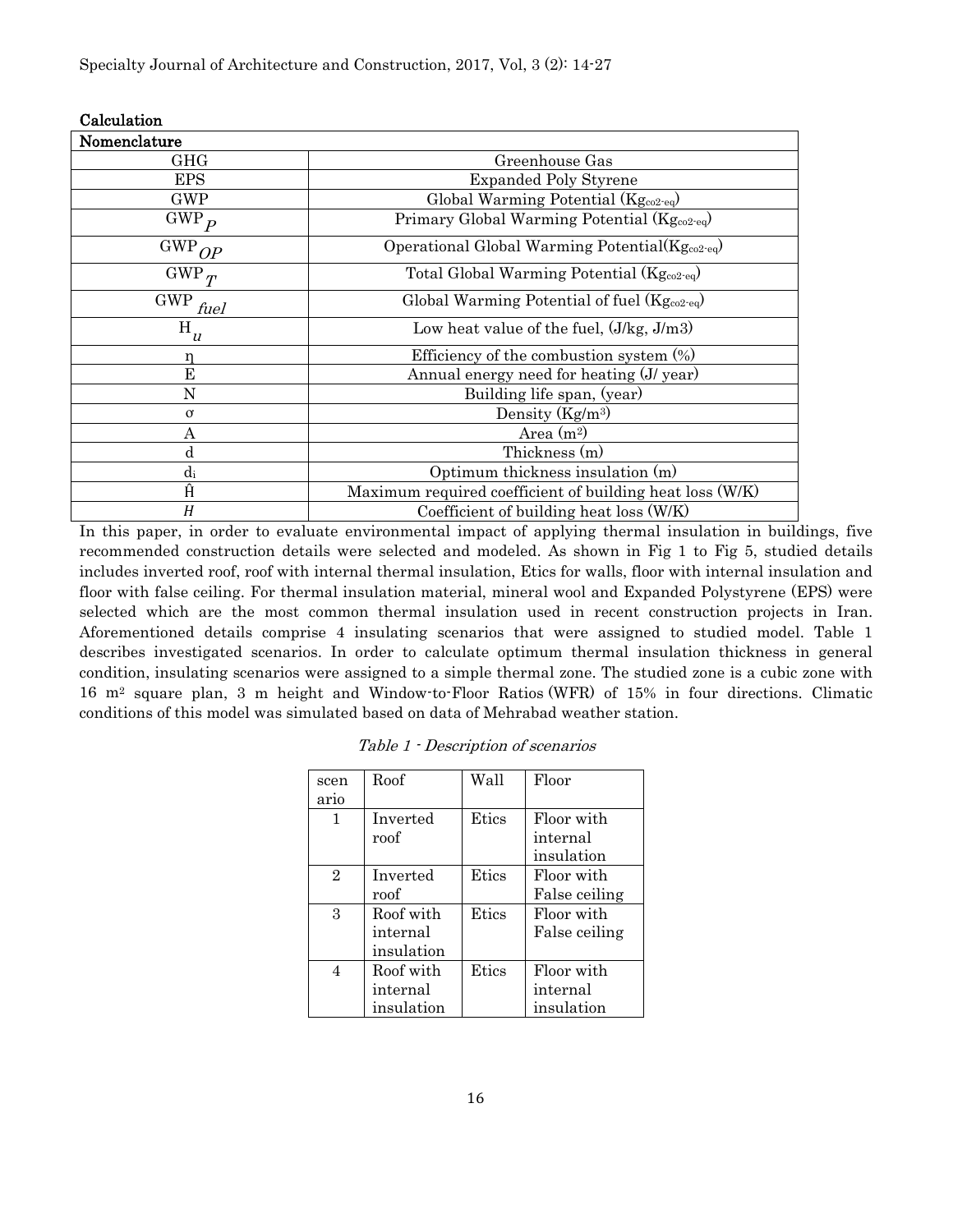

Fig 1- Inverted Roof

<span id="page-3-0"></span>

Fig 2- Roof with internal insulation



Fig 3- Insulated by Etics system.



Fig 4- Floor with internal insulation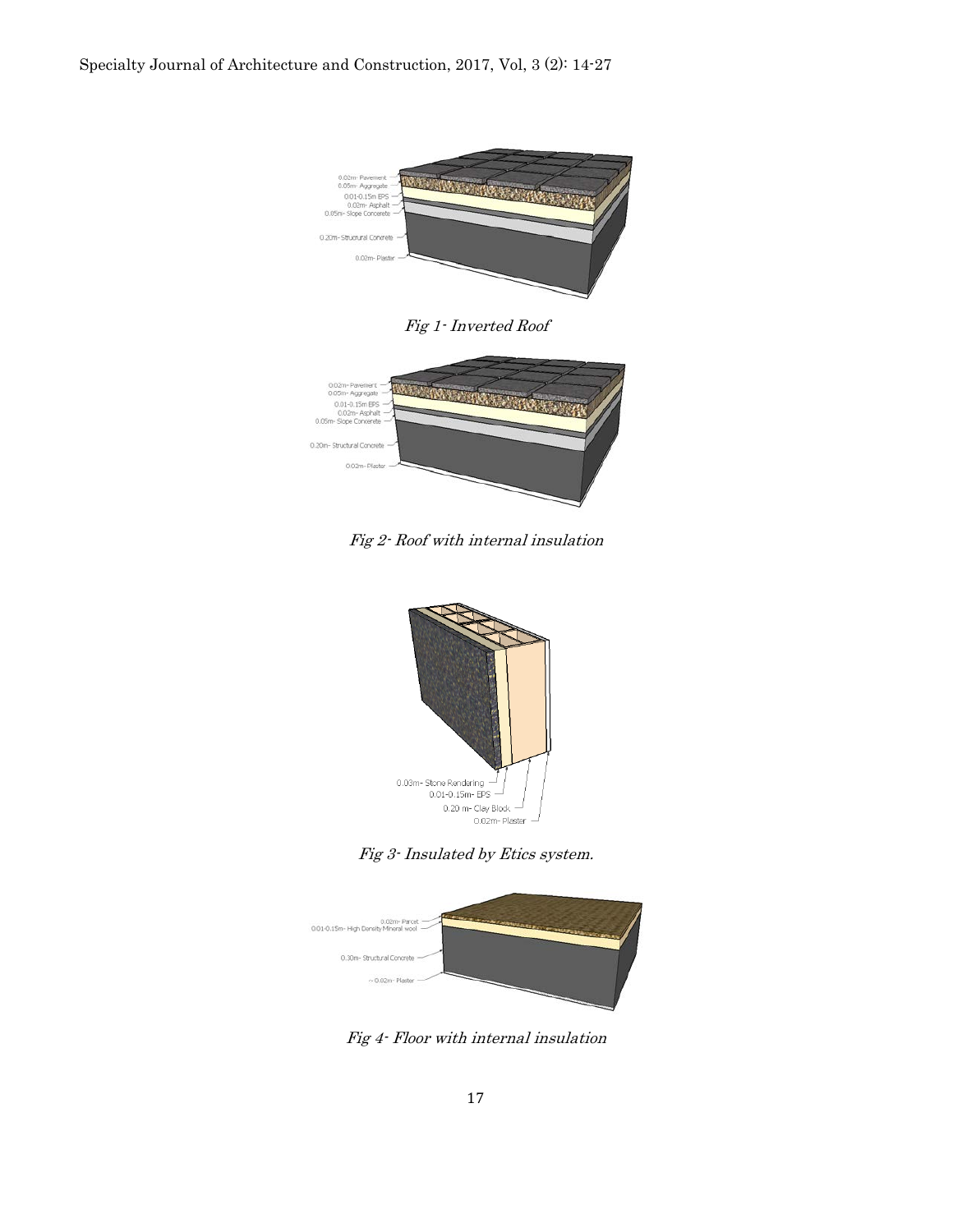

Fig 5- Floor with False Ceiling

<span id="page-4-0"></span>The goal of this study is to minimize total environmental footprint of the building. The impact categories of LCA methodologies vary from system to system and environmental footprint can be measured by different impact factors. In this study building environmental footprint is measured by GWP, which characterize the change in the greenhouse effect, due to emissions and absorptions attributable to human activities.

Total GWP of the building, which is amount of emitted carbon during building life span, is calculated by this equation:

$$
Equation 1
$$
  
GWP<sub>T</sub>= GWP<sub>P</sub>+ GWP<sub>OP</sub>

<span id="page-4-1"></span>In this equation, GWP<sub>P</sub> is the amount of carbon emitted during extracting raw material and manufacturing building materials. GWPP for building envelope- including roof, all the walls and floor- is given by [Equation 2.](#page-4-1) Values for GWP<sub>P</sub> of the building materials  $(GWP_x)$  is determined, based on Bribian's previous work (Bribian, et al., 2011).

Equation 2

$$
GWP_P = \sum_{x=i}^{n} (A_x d_x \sigma_x GWP_x) + (GWP_i \sigma_i A_i d_i)
$$

In this equation the subscript i represent the physical properties of insulation layer and subscript X shows attributes of other layers of building. The goal of this study is to calculate optimum amount of  $d_i$  in order to

reduce total GWP. The second component comprising GWP<sub>T</sub> is operational Global warming potential  $(GWP_{OP})$  which is determined as follows

#### Equation 3

$$
\text{GWP}_{OP} = \frac{E}{\eta} \text{N H}_u \text{ GWP}_{fuel}
$$

In order to calculate GWP<sub>OP</sub>, annual energy use for heating was calculated by EnergyPlus simulation software. The heating system of the zone is assumed to operates at 80% efficiency with natural gas as fuel. Actual amount of fuel is determined by Low Heating Value (LHV) of natural gas which is 47.141 MJ/Kg. Average life span of the buildings in Iran is assumed to be 30 years.

The architectural model was created in Rhinoceros software and optimization calculation was performed by Galapagos in Grasshopper, using genetic algorithm. The simulation of heat transfer through building envelope was conducted using EnergyPlus software, joint to rhinoceros by Honeybee plugin. Heat gain and loss through opaque and transparent part of building envelope was considered in respect to the orientation,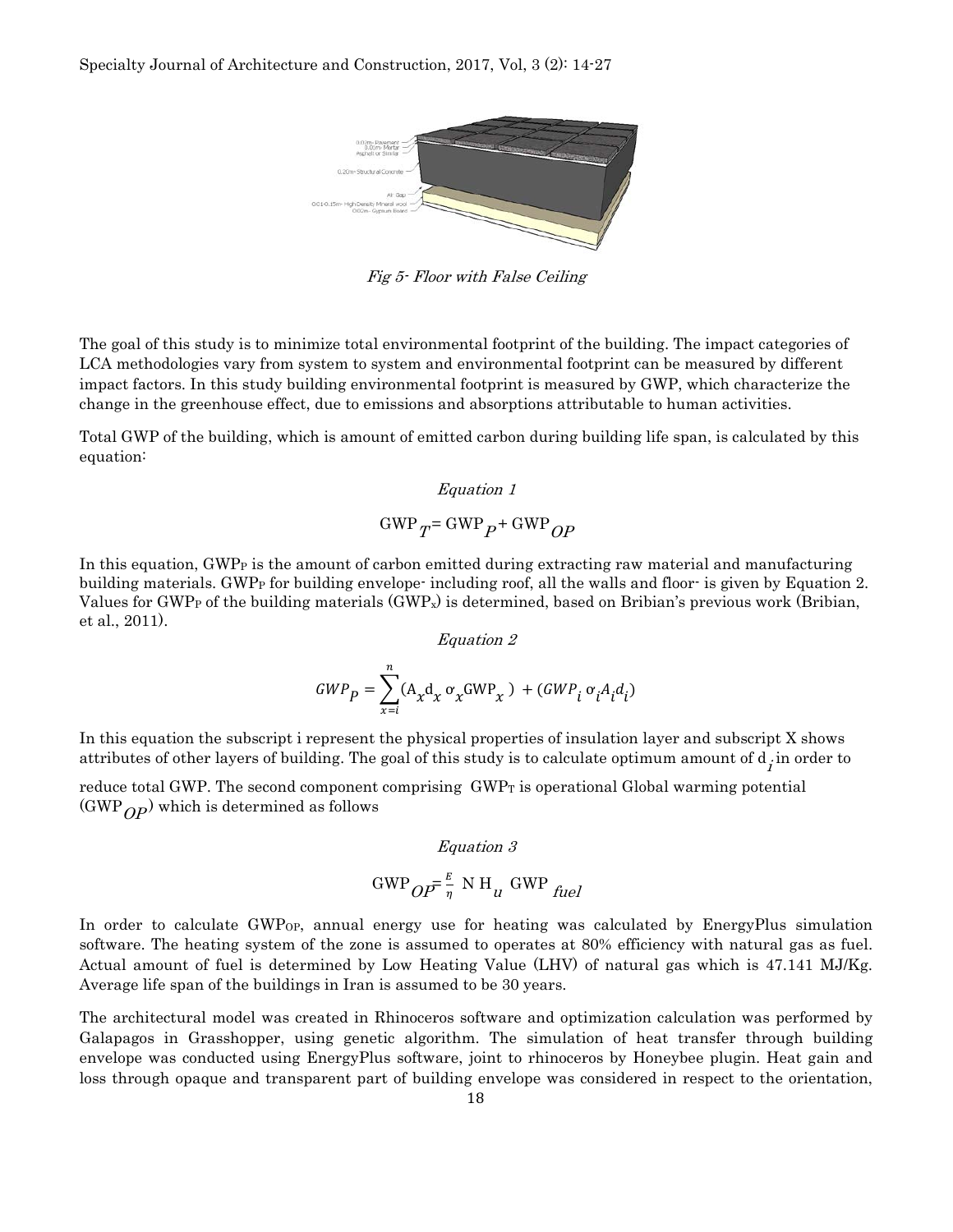solar and wind exposure and adjacencies. The calculation was conducted with 6 time steps per hour. It was assumed that the building is located in city terrain and is not exposed to high wind. In simulation model, all internal gain was taken in to account considering residential occupancy. Equipment load per area is estimated to be 3.875 kWh/m<sup>2</sup>. The zone is fully conditioned with ideal heat load and set points are set to 25 and 18 °C to provide thermal comfort condition. Infiltration rate per area is 0.000107 m<sup>2</sup>/s.

In determining amount of GWP<sub>T</sub>, operational GWP is much more influential than GWP<sub>P</sub> and can affect the amount of GWP<sub>T</sub> remarkably. Reducing GWP<sub>op</sub> should be priortized for minimizing GWPT. It's good to remind that although di is not seen in GWP<sub>OP</sub> equation, it affects amount of energy consumption (E) and therefore sufficient insulation can reduce both GWP<sub>P</sub> and GWP<sub>OP</sub> factors. In order to minimize the GWP<sub>OP</sub>, minimizing energy need (E) should be considered. The optimization procedure continued until both following conditions were fulfilled:

- 1. GWP $_T$  is minimum.
- 2.  $H \leq \hat{H}$  (Accordance with Iranian building energy code)



Fig 6. Optimization Process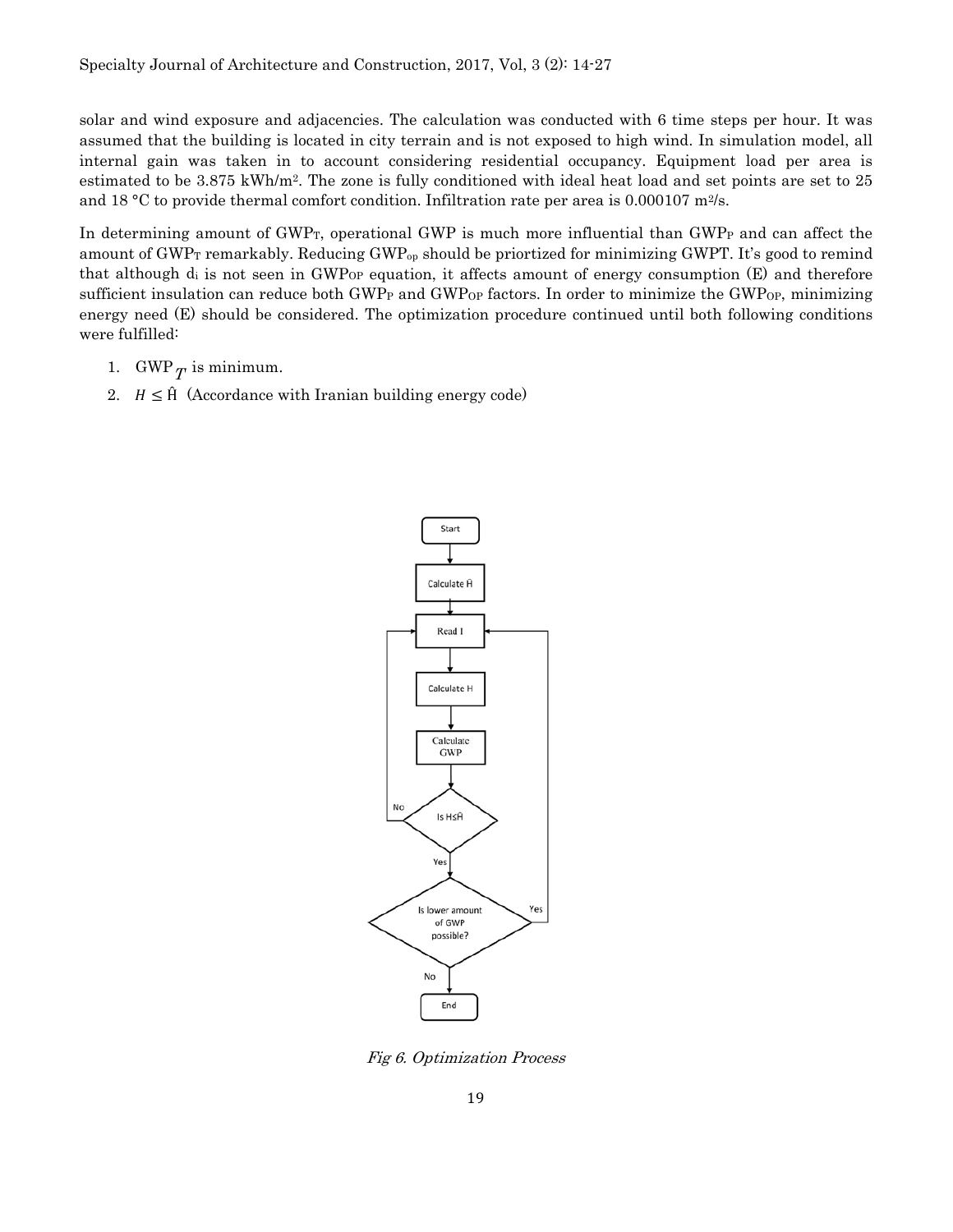H and Ĥ are determined based on instruction in Iran national building energy code no.19. Optimization process was conducted according to fellow chart below.

#### Results and discussions

While increasing thermal insulation thickness, GWP<sub>P</sub> increases and GWP<sub>OP</sub> decreases. In optimum thickness this hybrid change has been balanced and we gain the least GWPT .Top ten results for each scenario with lowest total GWP and energy consumption are presented in [Fig 7](#page-6-0) to [Fig 0](#page-8-0). [Table 2](#page-11-0) shows the optimum insulation thickness of all scenarios and compares their respective thermal properties. These results are in very good agreement with the previous works of Comakli et al and Hassan (Comakli et al., 2003) (Hassan, 1999).

It's observed that GWP<sub>P</sub> may fluctuate wildly, but it's balanced with regular trend of GWP<sub>op</sub>. Graphs also show that the trend of GWP<sub>T</sub> is very similar to GWP<sub>OP</sub> which again highlights the importance of GWP<sub>OP</sub> versus GWP<sub>P</sub>



<span id="page-6-0"></span>Fig 7. Environmental impact of first scenario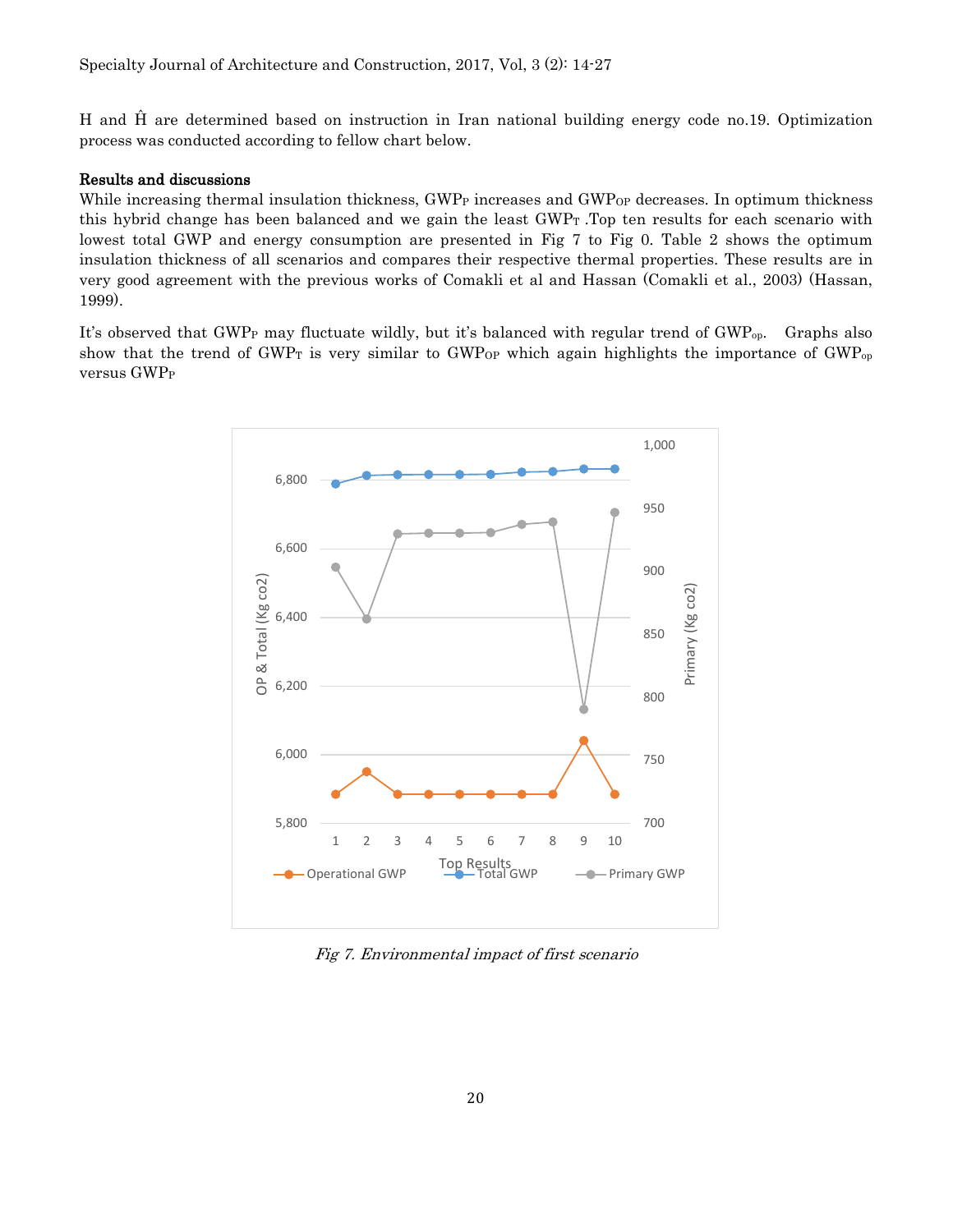

Fig 8. Environmental impact of second scenario



Fig 9. Environmental impact of third scenario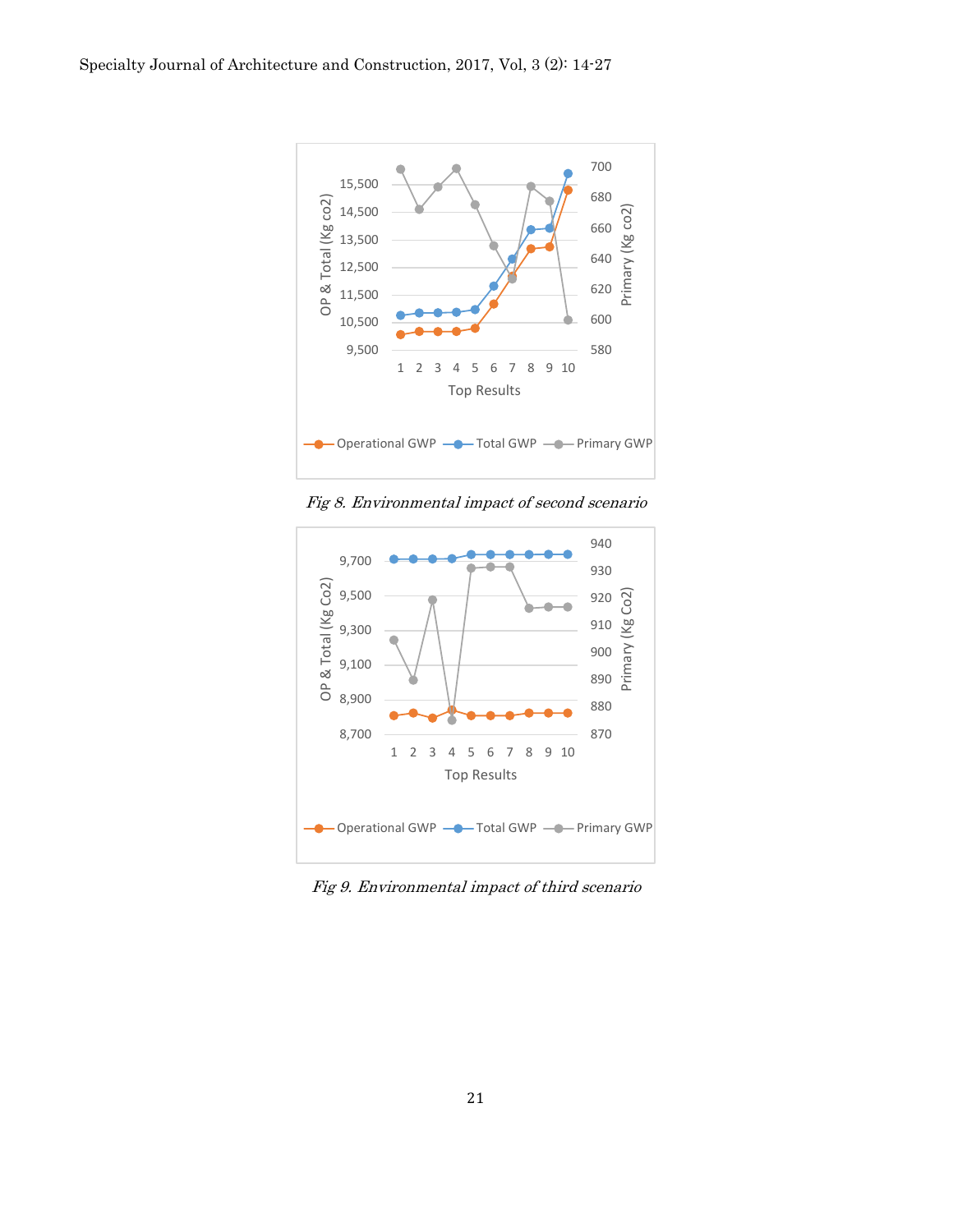

Fig 10. Environmental impact of fourth scenario

<span id="page-8-0"></span>

Fig 11. Total GWP of optimum insulation in studied scenarios

<span id="page-8-1"></span>The top results of optimization of thermal insulation thickness are combined together in [Fig 11](#page-8-1). It is understood from the graph that applying optimum thermal insulation thickness in fourth scenario results in to the least total GWP value for the zone among all possible cases of studied scenarios and corresponding model shows the best environmental behavior. In the next step First scenario is suggested. Second and third scenarios have the highest GHG emissions and are not suggested.

Results also highlight the necessity of putting maximum thickness of thermal insulation in North oriented walls and floors where the most heat loss through building envelope is observed. Minimum thickness is related to South walls. In this orientation the solar gain is roughly in balance to heat loss and lower amount of insulation is required.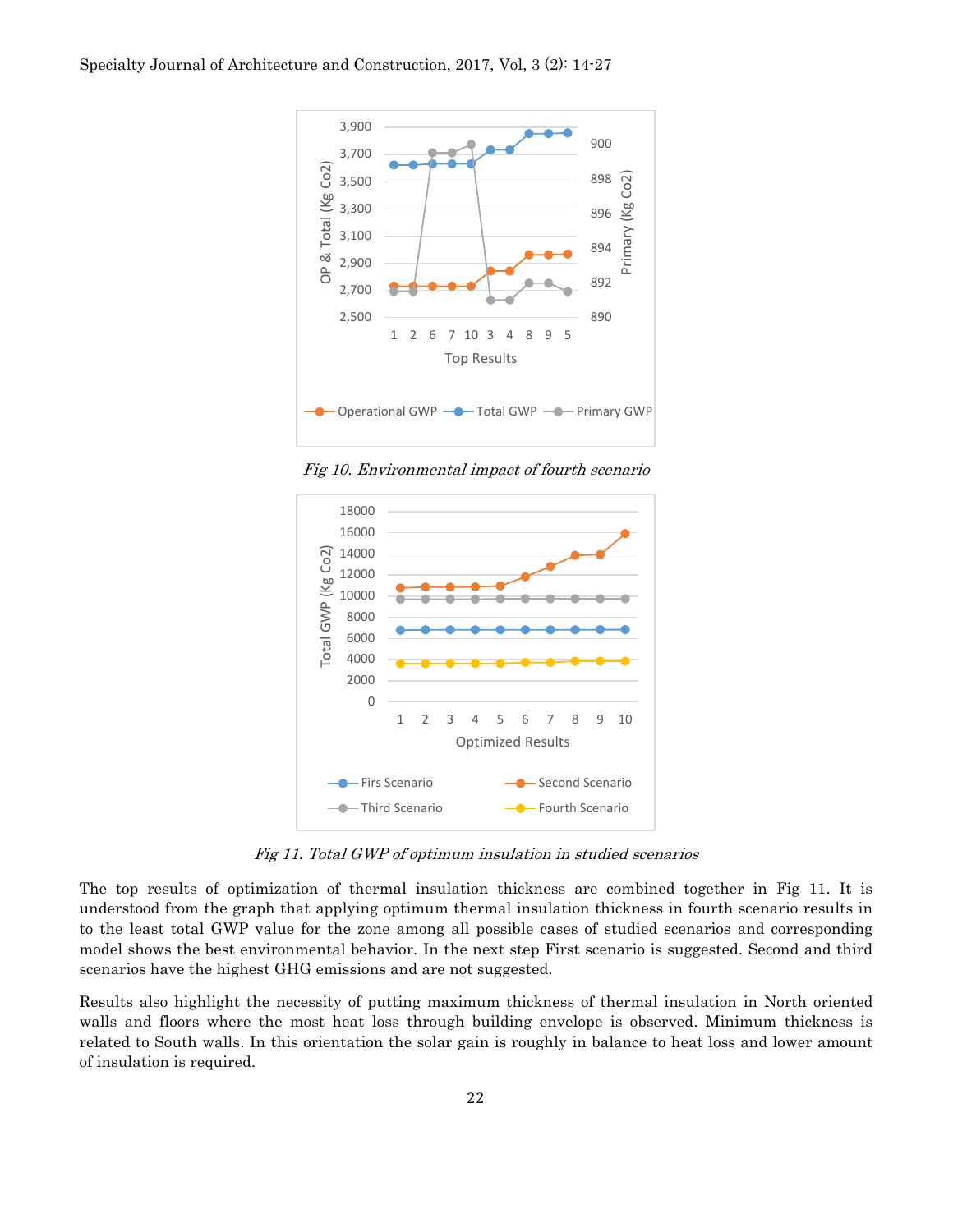Beside theoretical works presented, a practical performance analysis of optimum thermal insulation thickness is performed in order to verify the reliability of outputs. In this respect a typical residential building in Tehran was modeled. This three- bedroom flat is 135 square meter and has 4 stories. As shown in [Fig 2](#page-9-0) this residential unit is exposed to outdoor in three faces. All simulation details are based on the optimization model afore described in methodology. Energy consumption and environmental impact of the insulated building, based on the studied scenarios was measured. [Table 3](#page-11-1) reports the results of simulation and compares the result to noninsulated model.



Fig 22- Studied residential building

<span id="page-9-0"></span>The comparison of net environmental saving of investigated scenarios is shown in Fig 13. Improvement in environmental behavior of building in third and fourth scenarios are remarkable. Applying fourth scenario in the studied building can cause a dramatic drop in building GWP up to 72%. Insulating building with thermal insulation thickness of third scenario can help mitigating GHG of building up to 63% versus noninsulated scenario which is conventional at the time in Tehran. Less reduction in environmental saving is observed in scenario 1 and 2. Applying mentioned scenarios leads in to 20 percent less GHG emission which worth insulating the building.



Fig 33- Net Environmental Saving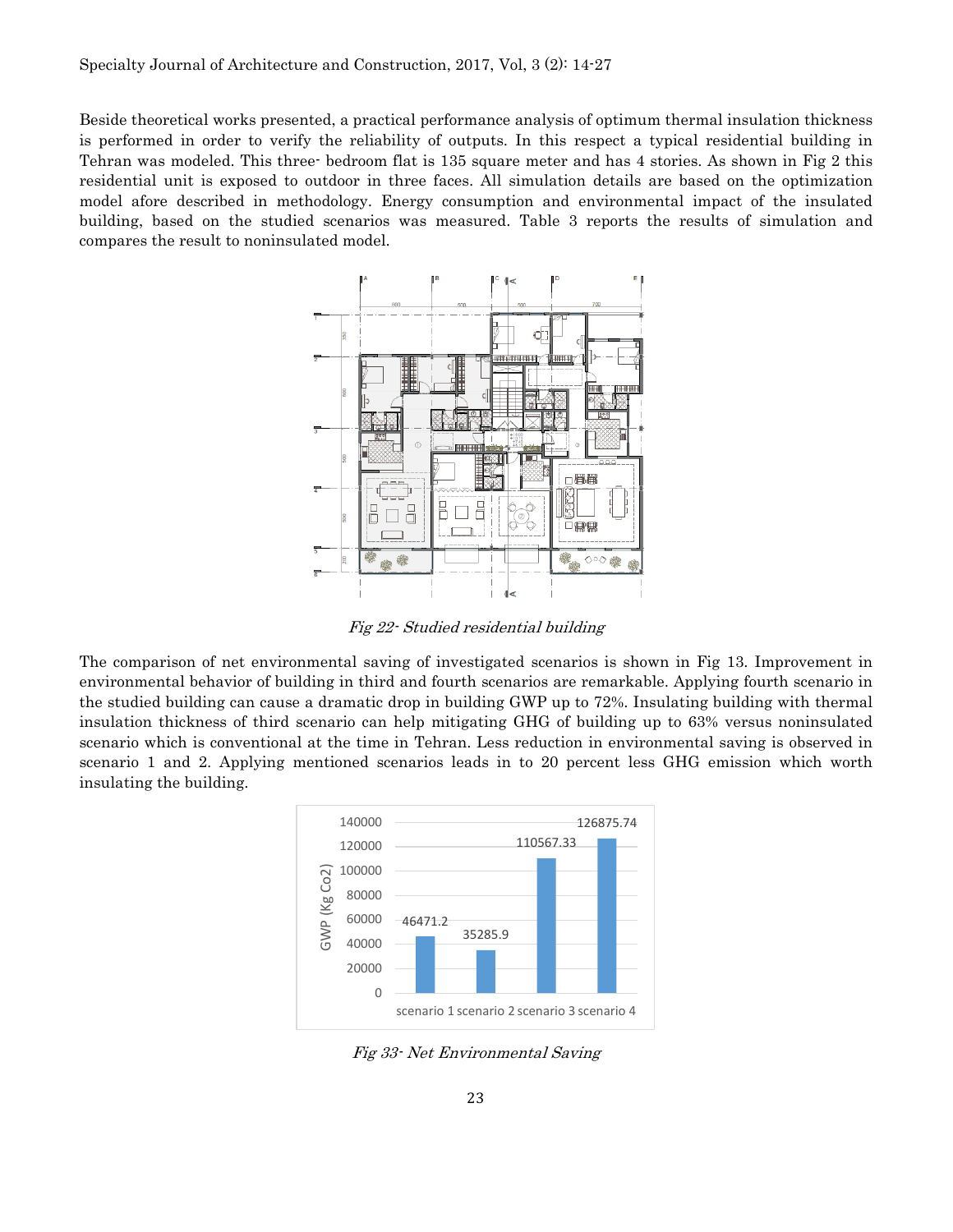### Conclusion:

Present study is conducted with the idea of reducing buildings environmental impact and mitigation in GHG emission as a result of built environment. In this study residential buildings, as the most common type of buildings, were studied. We tried to enhance the performance of current construction details simply by optimizing the physical and thermal properties of existing layer.

Domain of study is not only consisting of manufacturing and construction phase, but also it covers the whole operational period; so comprehensive observation and evaluation of the environmental impact of building is possible.

In order to reach accurate results, recomended modeling scenario with the aim of accurate energy simulating softwares was used. Optimization process was conducted with the purpose of minimizing building environmental footprint. This process was carried out in conjunction to physical properties of thermal insulation, optimized in a continuous range to form environmental friendly construction details for Tehran based on Iran's national energy code.

- 1. The result of simulation clearly states that although insulating buildings causes GHG emission in manufacturing and construction phase, but it can prevent much larger amount of emission during operational period. This is implemented through noticeable drop in heating load and energy consumption of building in operational period and can totally compensates primary GWP in manufacturing and construction phase and eventually results in a remarkable decrease in environmental impact of building.
- 2. In this study thermal insulation thickness was evaluated and optimized for selected construction scenarios. Among all, fourth scenario shows the best environmental behavior and is highly suggested in residential buildings. Applying mentioned scenario can reduce total GWP of the building up to 72 percent in comparison to non-insulated building that is conventional at the time in Iran. In the next place, the third scenario is the most environmental friendly and leads to a drop of 63% of total GWP of the building. First and second Scenarios show the least net environmental saving among all, however by applying them we still manage to decrease total GWP of building to respectively 26 and 20 percent.
- 3. In convergence to previous studies the influential parameter in total GWP is operational GWP and that can totally cover the influence of Primary GWP. As an example the second scenario has the lowest primary and the highest operational GWP among all investigated scenarios, which overall result in highest amount of total GWP.
- 4. In the first and third scenario, architectural details are the same except for the roof. Nevertheless, total heat loss coefficients in optimum state are roughly equal. Considering different insulation materials and their thickness, it can be concluded that although polymeric thermal insulations, in comparison to mineral insulations, have higher GWP in manufacture phase, due to proper thermal behavior and higher thermal resistance, they help reduce total thermal transmittance, leading to much lower total GWP.

#### Future studies:

This study is one of the early stages of a revision research program on energy requirements of building code environmental wise in Iran. In this parametric study, we tried to investigate thermal transmittance under simulated close-to-real condition and fill the gap in previous works. Thermal insulation thickness is dependent to climatic conditions. Therefore, in future studies, conducting a comprehensive study for determining optimum insulation thickness for other climates of Iran and cities with different HDD and CDD is desired. This optimization study was performed based on assumptions according to current conventional mechanical systems and fuel used in residential buildings. In further studies conducting the same simulation and optimization for more efficient equipment or other fuels like electricity may be considered. Conducting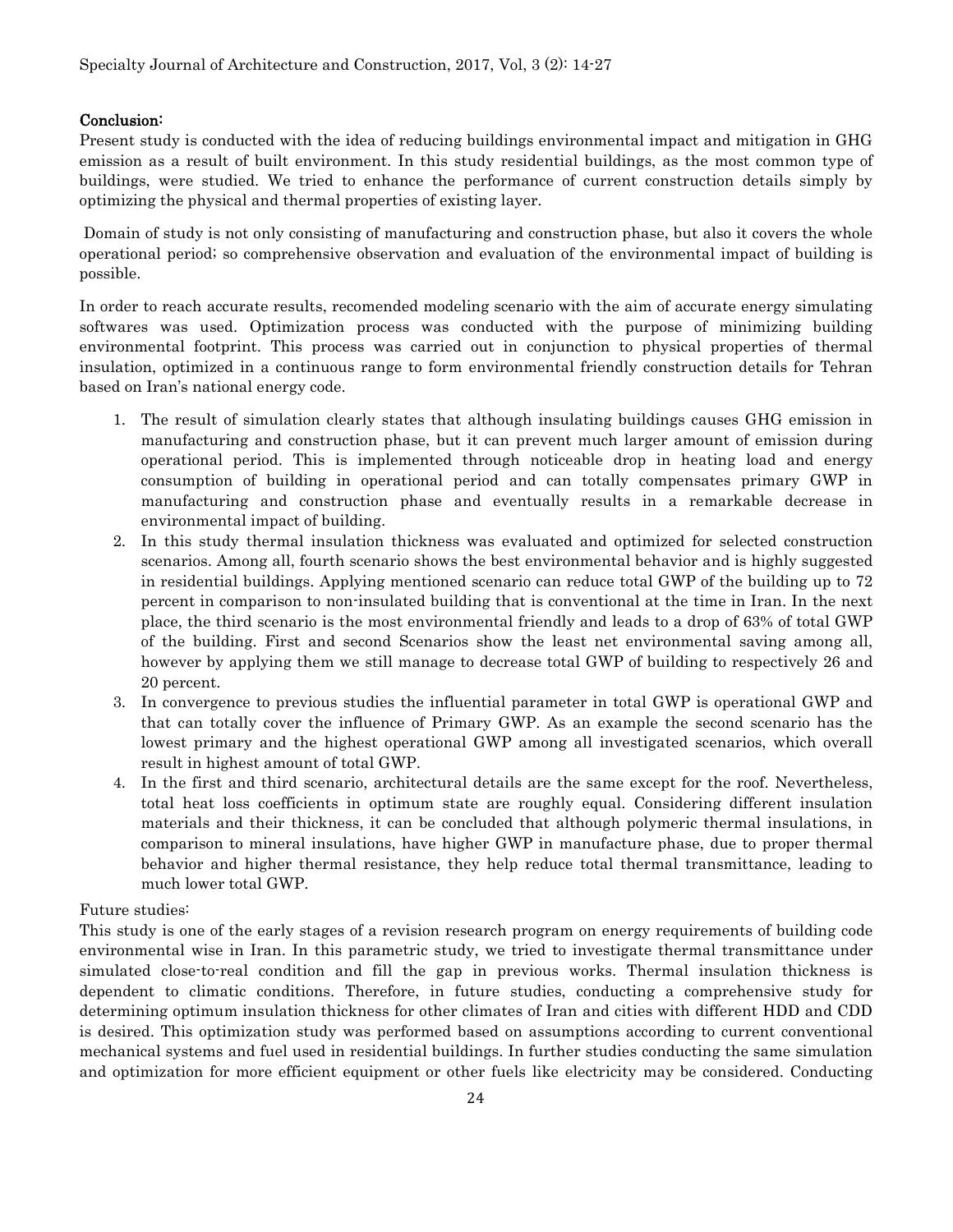study for annual process is desired. In this study we focused on residential buildings whereas considering buildings with non-continuous like commercial or office units can be the subject for researchers.

|  |              | Primary<br><b>GWP</b><br>$(kg \ncos$ | Thermal insulation thickness (m) |       |      |      |      |       | Heating<br>Load | Coefficient<br>of Heat | Fuel<br>Consumption | Operational<br>GWP (kg) | Total<br><b>GWP</b> |
|--|--------------|--------------------------------------|----------------------------------|-------|------|------|------|-------|-----------------|------------------------|---------------------|-------------------------|---------------------|
|  |              |                                      | Roof                             | Walls |      |      |      | Floor | (kWh)           | Loss                   | (m <sup>3</sup> )   | $_{\rm co2}$ -eq)       | $(kg \ncos$         |
|  |              | eq)                                  |                                  | E     | S    | W    | N    |       |                 | (W/K)                  |                     |                         | eq)                 |
|  | $\mathbf{1}$ | 903.65                               | 0.05                             | 0.01  | 0.02 | 0.01 | 0.15 | 0.15  | 712.11          | 69.33                  | 104.58              | 5885.528                | 6789.18             |
|  | $\mathbf{2}$ | 725.34                               | 0.02                             | 0.01  | 0.01 | 0.01 | 0.15 | 0.12  | 1205.39         | 79.98                  | 177.02              | 9962.393                | 10687.7             |
|  | 3            | 904.75                               | 0.15                             | 0.01  | 0.01 | 0.01 | 0.15 | 0.14  | 1065.79         | 67.12                  | 156.52              | 8808.631                | 9713.38             |
|  | 4            | 891.51                               | 0.04                             | 0.02  | 0.01 | 0.05 | 0.15 | 0.15  | 330.54          | 67.14                  | 48.54               | 2731.917                | 3623.42             |

Table 2 - Optimum value for insulation thickness in studied scenarios

<span id="page-11-0"></span>

|              | Primary<br><b>GWP</b> | Heat<br>loss<br>Coefficient | Total<br>Heating<br>Load | Fuel<br>Consumption | Operational<br><b>GWP</b> | <b>Total GWP</b> |
|--------------|-----------------------|-----------------------------|--------------------------|---------------------|---------------------------|------------------|
|              | $kg Co2$ -eq          | W/K                         | kWh                      | m <sup>3</sup>      | $kg Co2$ -eq              | $kg Co2$ -eq     |
| scenario 1   | 5170.46               | 229.43                      | 940.73                   | 3386.64             | 7775.02                   | 129450.5         |
| scenario 2   | 3591.29               | 340.46                      | 16581.6                  | 59693.77            | 137044.5                  | 140635.8         |
| scenario 3   | 4969.24               | 263.056                     | 7306.25                  | 26302.51            | 60385.12                  | 65354.37         |
| scenario 4   | 444.58                | 224.77                      | 5880.48                  | 21169.76            | 48601.38                  | 49045.96         |
| noninsulated | $\Omega$              | 1117.61                     | 21285.52                 | 76627.87            | 175921.7                  | 175921.7         |

<span id="page-11-1"></span>Table 3- Thermal behaviour of building

#### References

I. Bribian I.Z and Capilla A.V Life cycle assessment of building materials: Comparative analysis of energy and environmental impacts and evaluation of the eco-efficiency improvement potential [Journal] // Building and Environment . - 2011. - pp. 1133-1140.

Comakli K and Yuksel B Optimum insulation thickness of external walls for energy saving [Journal] // Applied Thermal Engineering. - 2003. - pp. 473–479..

Comakli K and Yuksel B Environmental impact of thermal insulation thickness in buildings [Journal] // ,Applied Thermal Engineering . - 2004. - pp. 933-940.

Comakli K and Yuksel B Optimum insulation thickness of external walls for energy saving [Journal] // Applied Thermal Engineering. - 2003. - pp. 473-479.